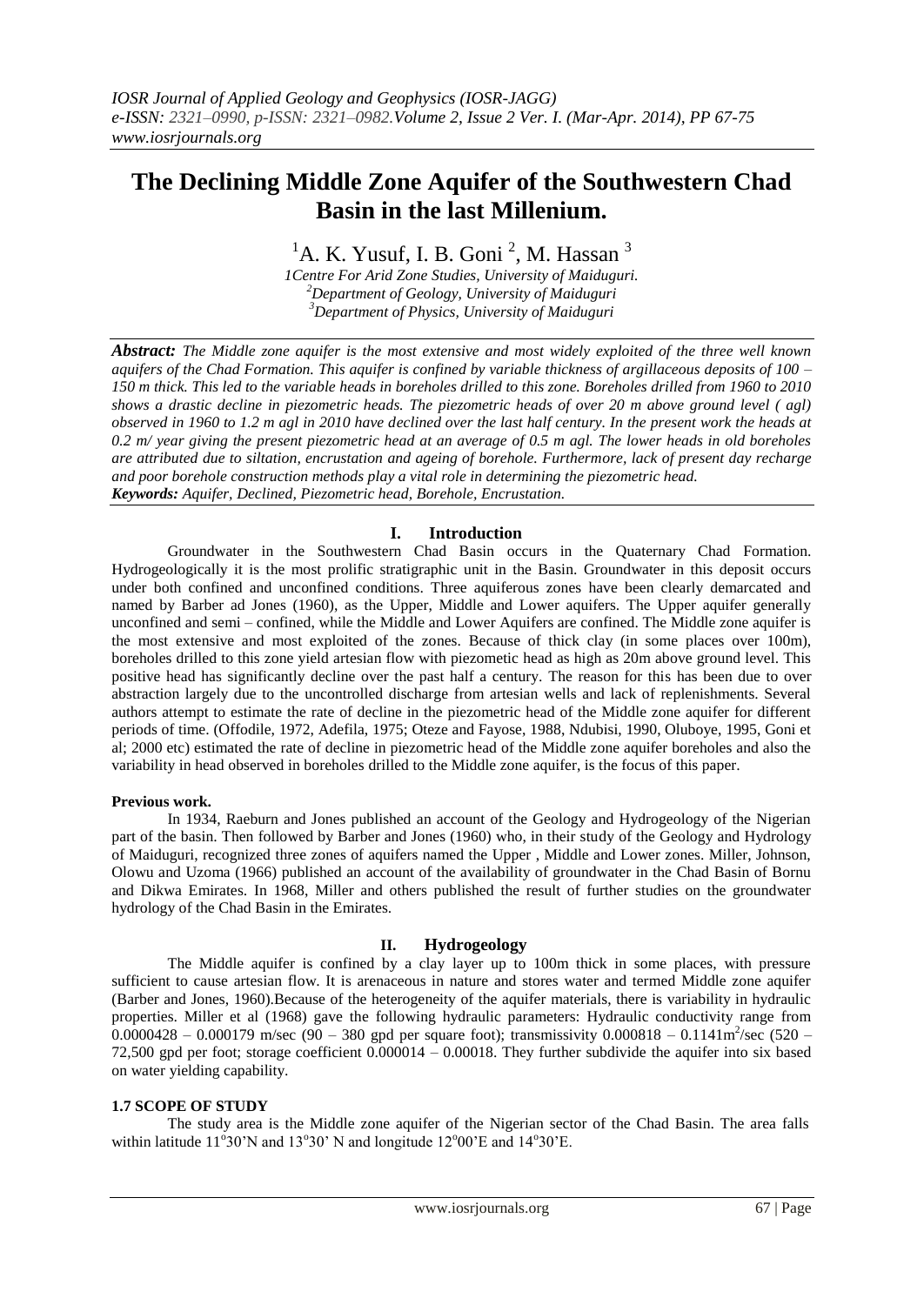

Fig.1: Map of the study area with Middle zone aquifer boreholes sampling sites.

Furthermore, Recharge Estimation (qualitatively) was carried out where the Middle aquifer is suspected to have outcropped or merged with the Upper aquifer, boreholes in that area was monitored for a period of 12 months using groundwater level fluctuation method. This method is chosen because a water level rise is the clearest indicator of recharge if all abstraction remains unchanged and atmospheric pressure effects can be ruled out.

The static water level (SWL) of seventy one Middle zone aquifer boreholes were monitored from February, 2010 to January, 2011 by the use of water level indicator as earlier used by researcher across the study area. These boreholes were drilled in 1960's - 2010's were analysed to determine the rate of decline over the last half century. The SWL of each borehole is measured once in a month.

The Middle zone aquifer is the most extensive and widely exploited of all the zones, extending to Republics of Niger, Cameroon and Chad. Because of the thick clay Formation (in some places over 100m), boreholes drilled to this zone yield artesian flow with piezometric head as high as 20m agl. This positive head has significantly decline over the past half century. The reason for this has been due to over abstraction largely due to the uncontrolled discharge from the artesian wells and lack of or little replenishments (Adefila, 1975, BRGM, 1993).

The pressure heads are falling drastically due to indiscriminate and uncontrolled exploitation of the aquifer. There is still a noticeable decline in pressure surface of the free- flowing artesian wells in the Nigerian sector of the Chad Basin and consequently a shift in the limit of artesian flow in the pressure water of the Middle zone aquifer of the Chad Basin area eastward towards the lake with about 23 km for the last half a century (fig.2).



Fig.2. Piezometric Head Declines from 1960 – 2010.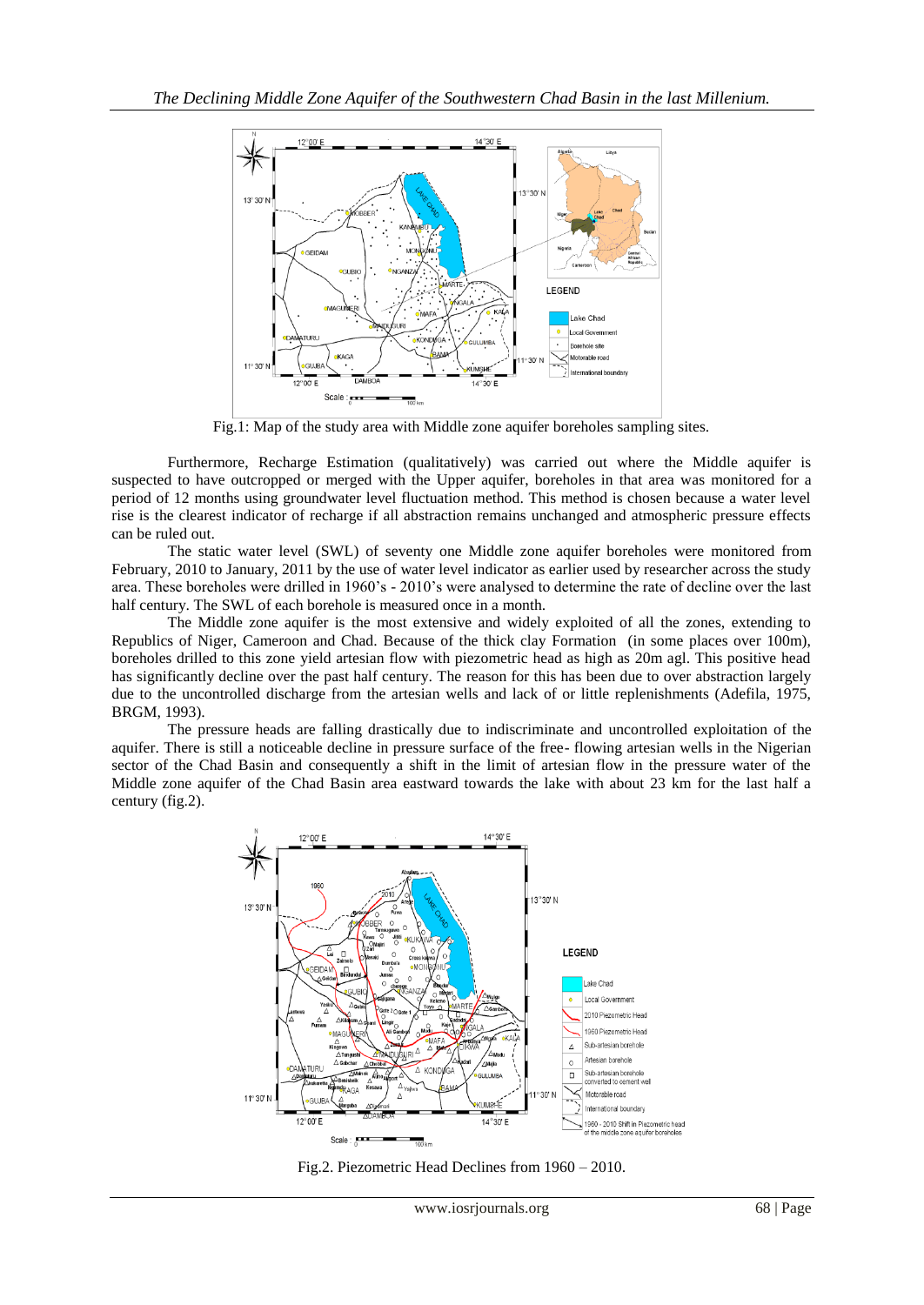$3.5 \text{ cm} = 100 \text{ km} \text{ (scale)}$  $Shift = 0.8$  cm  $1 \text{ cm} = 100/3.5 = 29 \text{ km}$ **0.8 cm (Shift) = 0.8/1 x 29 = 23 km NE towards the Lake Chad.**

The increase in social and economic development in the area has brought about a sharp increase in groundwater exploitation resulting in the decline of the piezometric head of the Middle zone aquifer (Oteze and Fayose, 1988).

The boreholes drilled to the Middle zone in the 1960 yield artesian flow in Maiduguri with a piezometric head of over 8 m agl while in the 2010 boreholes piezometric head of 34 m bgl was recorded in Maiduguri. Furthermore, the artesian wells are now mostly found in the north of Maiduguri towards the Lake Chad. The closest artesian well to Maiduguri is in Zuntur village in Nganzai local government area of Borno State which is about 27 Km northeast of Maiduguri (by road).However, from the above calculations an estimated shift of 23 Km northeastwards towards the Lake is made for the past half a century.

The pressure heads are falling drastically due to indiscriminate and uncontrolled exploitation of the aquifer. There is still a noticeable decline in pressure surface of the free- flowing artesian wells in the Nigerian sector of the Chad Basin and consequently a shift in the limit of artesian flow in the pressure water of the Middle zone aquifer of the Chad Basin area eastward towards the lake with about 23 km for the last half a century (Fig.2.).

The water demand has dramatically increased over the last few decades, due to population growth and changes in life style of the people occasioned by modernization. This has brought about a sharp increase in groundwater exploitation resulting in the decline of the piezometric head of the Middle zone aquifer (Goni et al, 2000).

| Year | <b>Completion SWL</b> | <b>Completion Yield</b> | SWL in 2010 | Yield in 2010 |
|------|-----------------------|-------------------------|-------------|---------------|
| 1960 | 11.2                  | 12.8                    | $+1.2$      | 0.7           |
| 1970 | 10.1                  | 8.6                     | $+1.0$      | 1.3           |
| 1980 | 6.7                   | 4.9                     | $+0.8$      | 1.1           |
| 1990 | 4.7                   | 4.8                     | $+0.6$      | 1.1           |
| 2000 | 1.8                   | 2.8                     | $+0.5$      | 0.6           |
| 2010 | 0.1                   | 1.4                     | $-0.5$      | 0.4           |

**Table 1: The Decline of Piezometric Head of Middle Zone Aquifer Boreholes from 1960 to 2010.**

The average static water levels of 1960s, 1970s and 1980s boreholes were determined to be 11.2, 10.1 and 6.7 m above ground level (agl) at their times of completion while the 1990s, 2000s and 2010s boreholes had piezometric heads 4.7,1.8 and 0.1m agl at their completion times.

In evaluating the rates of decline both completion static water level and 2010 static water level of 1960s – 2010s boreholes and their present head are considered.

The piezometric head was gradually decreasing from 11.20m agl in 1960s to 0.1m agl in 2010.The high piezometric head decline in1960s – 1970s was from 11.2 m agl to 10.1 m agl, yielding a decline of 1.1 m. From 1970s – 1980s the head dropped from 10.1 to 6.7 m agl, yielding a decline of 3.4 m agl. Furthermore, from 1980s to 1990s the decline was 5.4 m agl; from 10.1 m agl to 9.7 m agl whereas from 1990s - 2000s it was 2.9m agl, from 4.7 m agl to 1.8 m agl, and in 2010 the decline was 1.3m agl from 1.8 m agl to – 0.5 m agl. There is gradual decline in the piezometric head and rates from 1990 to 2000, the declined and rate of decline are from 1.3 m to 0.13 m/year respectively. Population increase in the region and the conversion of many artesian wells to cement wells are believed to be responsible for these change. Furthermore the intervention by the local and state government in drilling boreholes for rural water supply is also a contributing factor. The decline is 1.7m while the rate is 0.2m/year, for 2000 to 2010 boreholes, this is because there is less borehole drilling programme due to high cost of drilling .The head of 1960, 1970 and 1980 boreholes in 2010 are  $+1.2$ ,  $+1.0$  and  $+0.8$  m agl respectively, while the heads of 1990, 2000 and 2010 boreholes are  $+0.6$ ,  $+0.5$  and  $-0.5$  respectively. It is calculated that the pressure head decline in the Middle zone aquifer is at the rate of 0.2 m / year for the past half a century based on piezometric heads of boreholes drilled from 1960 to 2010 tapping the Middle zone aquifer.

That their yields are also decreasing gradually from 1960 (12.8  $1/s$ ) to 2010 (1.4  $1/s$ ) is explained by the increase in the rate of exploitation, borehole construction method, borehole age among other factors. The boreholes locations used for the analysis of the decline in the piezometric head in the area over half a century is shown in fig.1.

The decline in the Pressure head of the Middle zone aquifer boreholes is caused principally by three (3) parameters. These are: The Percentage Screen, Yield and development period of boreholes.

In the 1960's boreholes, percentage screening does not follow the trend of 50-70% screening increases the yield of borehole. It is obvious that screening boreholes up to 50-70%; increases yield than does screened <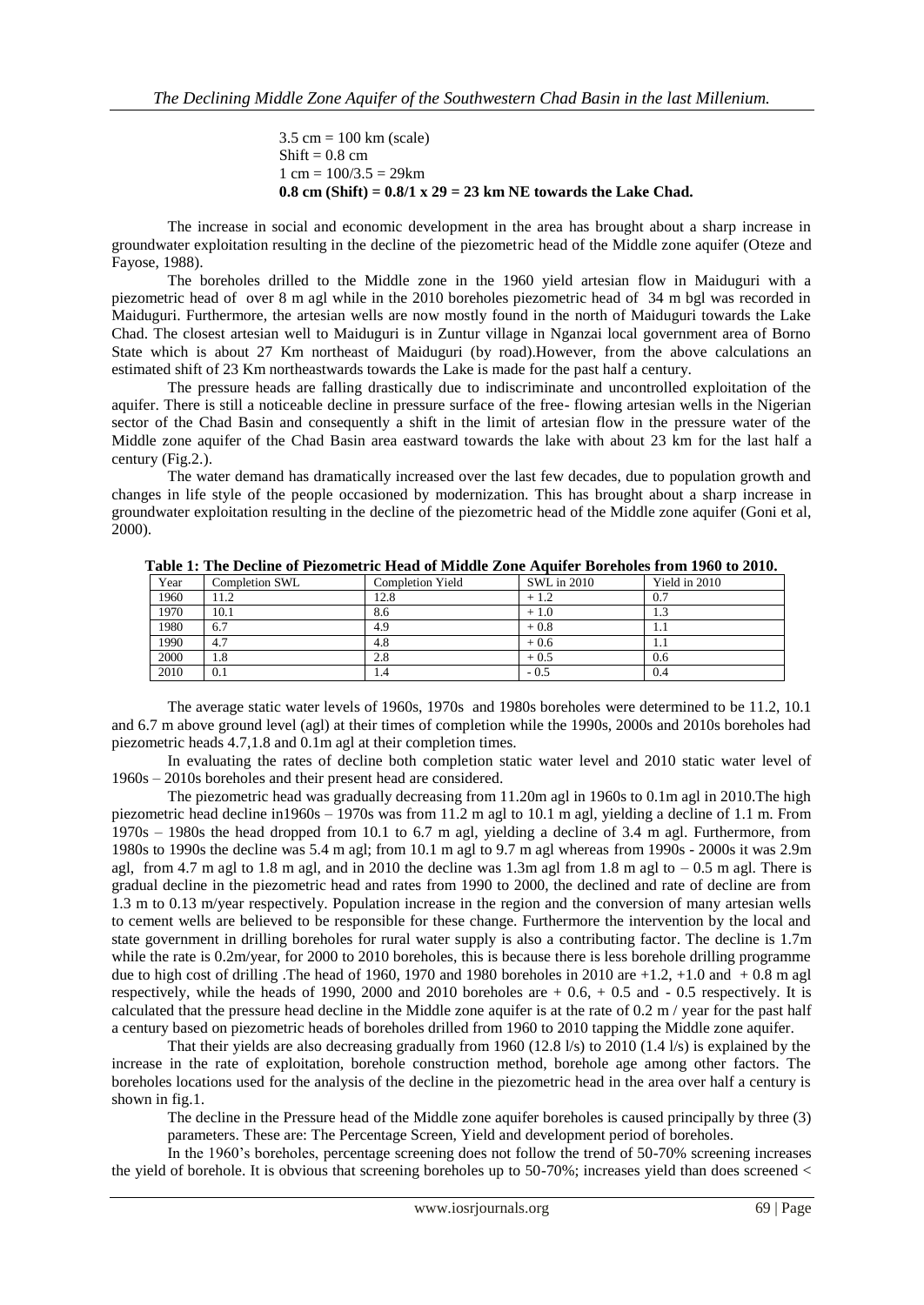50-70%. In this case some boreholes have high yield corresponding to the % screen while others have the reverse showing the haphazard methods of screening of boreholes in the Nigerian sectors of the Chad Basin, hence, showing scatter points without definite trend/relationship between the yield against the percentage screened of boreholes in 1960's (fig.3.).

The piezometric head of the Middle zone aquifer boreholes has declined over the past 30 years. The main reason for the declined has been the over abstraction and lack of replenishment. However factors such as the deterioration of the boreholes, boreholes interference and differences in borehole construction methods may also contribute to the observed declined.

The differences in the borehole construction methods, percentage of aquifer thickness screened and development hour's results in differences in the yield of boreholes drilled to the same depth, place and time. The three parameters of percentage screened, well diameter, and development hours have been analysed for boreholes from 1960 -2010.



Fig. 3: Indicates the relationships between Percentage Screened and Yields against Borehole Size of 1960's boreholes. The plots does not show any cluster/ relationships hence show scattering of points.



Fig.4: Graph of well diameter against static water level of 1970's boreholes. They are independent parameters that are not proportional to each other. The result shows no particular trend depicting scattering.



Fig.5: Is a plot of Percentage Screened and Yields against Borehole Size of 1980's boreholes. The three parameters are independent from each other. The result shows complete scattering of points indicating no relationships between the plotted parameters.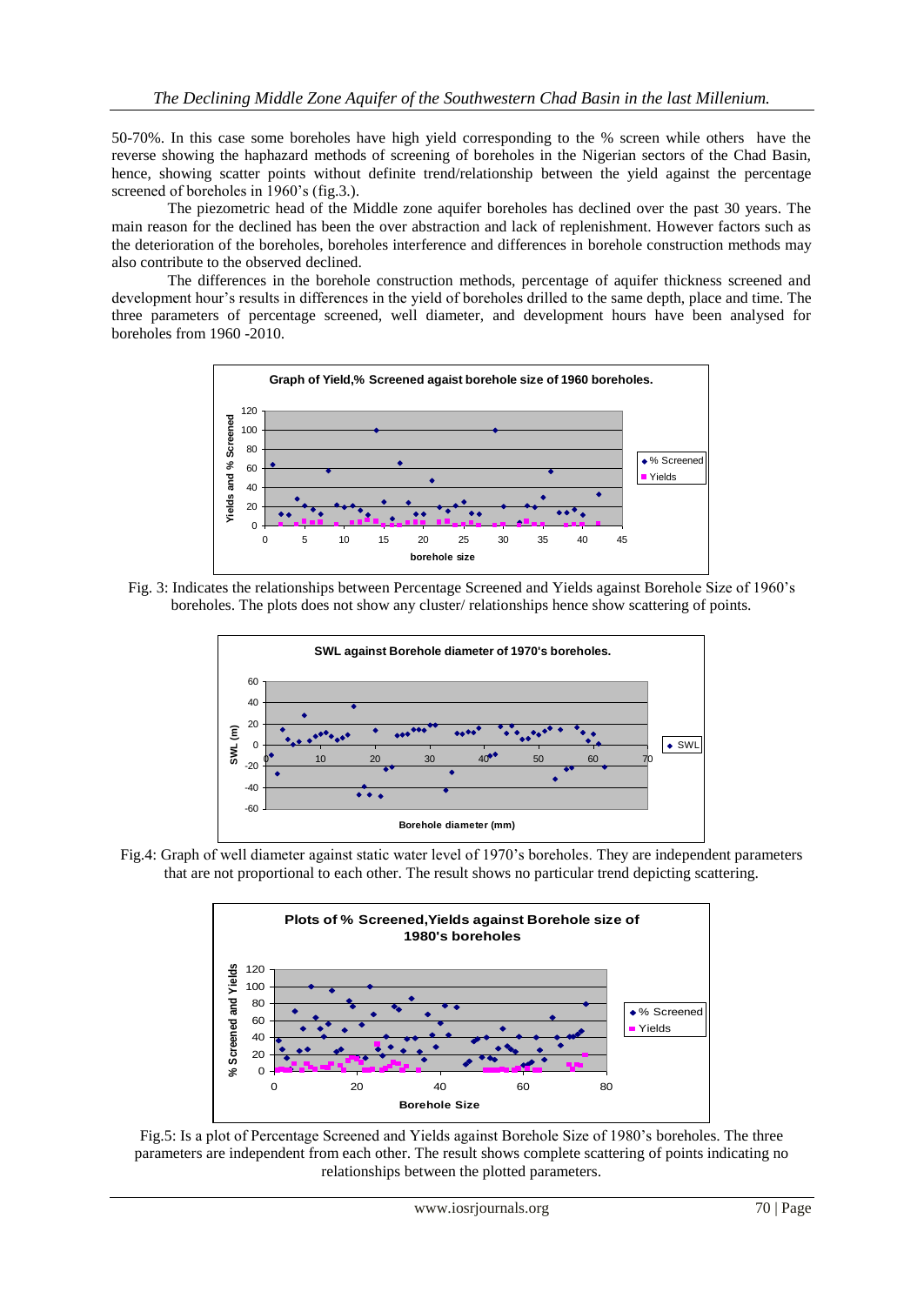

Fig.6: Shows the plots relationship of Development Hours and Yields against Percentage Screened of 1990's boreholes. The development hours and percentage screened does not control the yield of a borehole but rather it is controlled geologically (porosity, permeability, availability of water in the aquifer etc). The three parameters show no relationship hence showing scattering of points.



Fig.7: Is a plot of Percentage Screened of 2000's borehole against their yield and development hours. The geology of an area determines the yield of an aquifer and not external induced factors like percentage screened and development hours. The result shows no definite trend hence the three entities are independent from each other.





The pressure heads are falling drastically due to indiscriminate and uncontrolled exploitation of the aquifer. There is still a noticeable decline in pressure surface of the free- flowing artesian wells in the Nigerian sector of the Chad Basin and consequently a shift in the limit of artesian flow in the pressure water of the Middle zone aquifer of the Chad Basin area eastward towards the lake with about 23 km for the last half a century (fig.2).

The water demand has dramatically increased over the last few decades, due to population growth and changes in life style. Not only has the demand increased due to the population growth, but there has also been a change in the life style of the people occasioned by modernization. This brought about a sharp increase in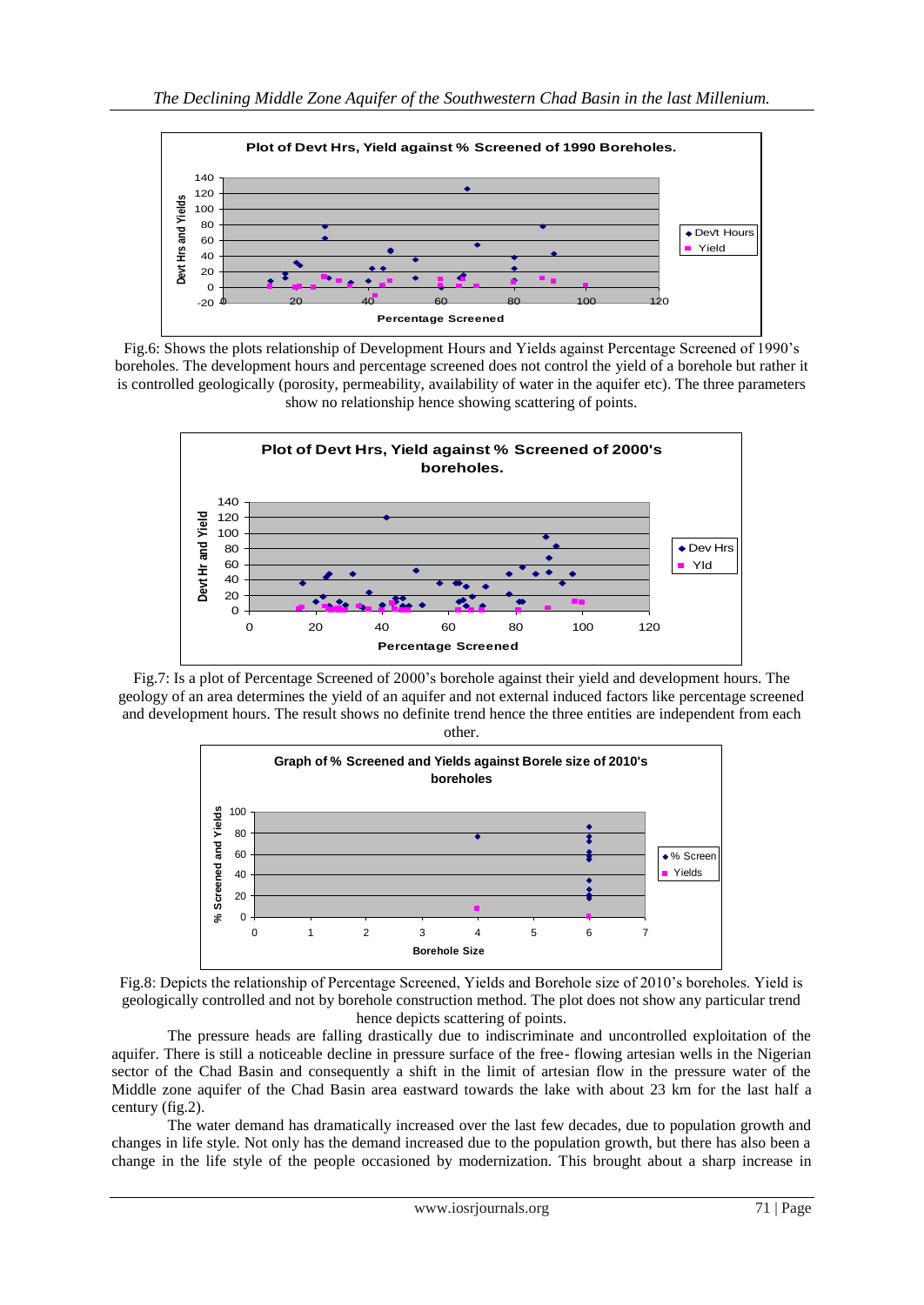groundwater exploitation resulting in the decline of the piezometic head of the Middle zone aquifer (Oteze and Fayose, 1988).

### **III. Conclusion**

The pressure head in the Middle zone aquifer is declining at the rate of 0.2 m / year for the past half a century. Their yields are also decreasing gradually from 1960 (12.8 l/s) to 2010 (1.4 l/s). This is explained by the increase in the rate of exploitation, borehole construction method, borehole age among other factors. Furthermore, lack of present day recharge to the Middle zone aquifer, heterogeneity and variable thickness of clay layer confining the zone play important role in the piezometic head declines of the Middle zone aquifer.

### **Acknowledgement**

We thank the University of Maiduguri for providing the research grant and also the management of Alkal Consultant, Borno State Water Board, Chad Basin Development Authority and Conrad Nigeria limited for providing the required data for the paper.

#### **Referrences**

- [1]. Adefila, S.F. (1975): Decline in the Pressure of the Middle Aquifer of the Chad Formation in Parts of the South Eastern Niger and North Eastern Nigeria. J. Mining and Geology, 12: 23-26.
- [2]. Barber, (1965) W. and Jones, D.G. (1960): The Geology and Hydrology of Maiduguri, Bornu Province (Unpublished Records) Geological survey of Nigeria.
- [3]. BRGM Consulting Company (1993): Monitoring and Management of Groundwater Resources in the Lake Chad Basin.Study Report for Lake Chad Basin Commission.47p
- [4]. Carter, J.D., Barber, W., Tait, E.A., Jones, D.G. (1963): The Geology of Parts of Adamawa, Bauchi and Borno Provinces, Northeatern Nigeria: Bulletin of Geological Survey of Nigeria, No.30.
- [5]. Dar Al-Handasah. (1983): Maidugrui Water Supply; Feasibility Study Final Report. Dar Al-Handasah (Shair and Partners):Maiduguri.
- [6]. Goni, I.B.,M. Kachalla and M.M.Aji (2000):Another look at the Piezometic Head Declines in Middle Zone Aquifer of the Chad Formation in the South Western Chad Basin. Borno
- [7]. Miller, R.E., Johnson, R.H., Olowu J.A.I. and Uzeoma J.U., (1968): Groundwater Hydrology of the Chad Basin in Borno and Dikwa Emirates; North-Eastern Nieria with Special Emphases on the Flows Life of the Artesian System. Hydrology of Africa and the Mediterranean Regions. USGS Water Supply Report, 1. 1757p.
- [8]. Ndubisi, O.L., (1990): Managing GroundwaterbResources of the Lake Chad Basin in Nigeria. Proc.Nat.Hydrol.Symp.Maiduguri.Pp 429 – 436.
- [9]. Offodile, M.E. (1972): Groundwater Level Fluctuation in the East Chad Basin of Nigeria. Min. Geol. Vol. 7. No. 1&2: 19-34.
- [10]. Olugboye, M.O., (1995): Groundwater Monitoring Network as an aid to averting some Ecological Disaster, the Case for Chad Basin Area. Water Resources, Vol. 6 No.1&2: 57-60.
- [11]. Oteze, G.E. and Fayose, S.A. (1988): Regional Development in the Hydrogeology of Raeburn, C. and Jones, B., (1934): The Chad Basin Geology and Water Supply Bulletin of Geological Survey of Nigeria.No.15. 62p.

#### Appendix 2: Boreholes Parameters of 1960's Boreholes.

|                |                 |                |           | r r        |        |             |      |        |      |       |      |                         |     |              |                |           |        |            |      |          |          |      |
|----------------|-----------------|----------------|-----------|------------|--------|-------------|------|--------|------|-------|------|-------------------------|-----|--------------|----------------|-----------|--------|------------|------|----------|----------|------|
| SNo            | Loc             | LGA            | Lat       | Long       | Lkx(m) | Sed<br>2010 | Pop  | Cat    | pН   | T.C   | EC   | XW<br>1k                | TDC | <b>Autor</b> | Sec.<br>Pos.   | %<br>Scr. | Dev Hr | Cal<br>SWL | P.XM | Cong, VM | Ser.thic | Aq.t |
| 1              | <b>Maturaly</b> | Monagano,      | 12940.153 | 13°36.401' | 297    | 0.7         | 500  | 320    | 7.32 | 38.3  | 394  | 0.4                     | 374 | $333 - 372$  | $349 -$<br>370 | 54        |        | 6.9        |      | 12.4     | 21       | 39   |
| $\overline{2}$ | New M.          | Marte          | 1215.09   | 1308.09    | 277    | 0.8         | 1000 | 1200   | 7.85 | 40.5  | 680  | 0.5                     | 310 |              | $276 -$        |           |        |            |      |          |          |      |
| 3              | ISQ.<br>Mozzok. | Mafa           | 1314.781  | 1202.892   | 296    | 0.7         | 380  | 2600   | 7.2  | 37.7  | 1224 | 0.4                     | 299 | $116 - 305$  | 304<br>$245 -$ | 15        | 108    | 10.8       |      | N.D      | 28       | 189  |
| $\overline{4}$ | <b>Econom</b>   | Mafa           | 1310.206  | 1210.284   | 298    | $-1.5$      | 300  | 800    | 7.2  | 37.6  | 960  | Pomp                    | 308 | $244 - 299$  | 200<br>$261 -$ | 82        | 98     | 13.6       |      | 1.3      | 45       | 55   |
|                |                 |                | 1320.087  | 1200.01    | 296    | $-10.2$     | 510  |        | 6.9  | 39.1  | 820  | 0.8                     | 313 | $260 - 278$  | 277            | 89        | 83     | 15.2       |      | 1.5      | 16       | 18   |
| 5              | Mosta.          | Mafa           |           |            |        |             |      | 700    |      |       |      |                         |     | $277 - 313$  | $279 -$<br>299 | 89        | 56     | 10         |      | 12       | 20       | 35   |
| 6              | Masa.           | Mafa           | 1320.694  | 1155.542   | 295    | $-24.8$     | 2500 | ٠      | 7.1  | 38.2  | 1126 | $\overline{2}$          | 283 | $256 - 283$  | $268 -$<br>274 | 22        |        | N.D        |      | 0.01     | 6        | 27   |
| 7              | Mitsine,        | Mafa           | 1348.262  | 1207.864   | 291    | 0.8         | 520  | 700    | 6.86 | 36.4  | 1026 | 0.2                     | 268 | $263 - 268$  | $256 -$<br>259 | 60        |        | 14.2       |      | 1.3      | 3        | 5    |
| s              | <b>Date</b>     | Naala          | 1408.642  | 1215.489   | 286    | 0.4         | 260  | 700    | 7.82 | 36.8  | 908  | 0.3                     | 290 |              | $274 -$        |           |        |            |      |          |          |      |
| 9              | Magaxas         | Naah           | 1408.364  | 1226.867   | 277    | 0.6         | 820  | 2500   | 7.6  | 37.4  | 840  | 0.4                     | 315 | $262 - 290$  | 280<br>$200 -$ | 21        |        | 14.6       |      | 1.7      | 6        | 28   |
| 10             | Gubie           | Gubie          | 1252.329  | 1230.126   | 298    | $-5.5$      | 1500 | 2000   | 7.4  | 38.2  | 472  | 6                       | 325 | $286 - 315$  | 295<br>$317 -$ | 24        |        | 15.8       |      |          | 7        | 29   |
|                |                 |                |           |            |        |             |      |        |      |       |      |                         |     | $307 - 325$  | 323            | 33        |        | 6.1        |      | 1.3      | 6        | 18   |
| п              | Archiviti       | Gubio          | 1215.826  | 1228.943   | 308    | N.A.        | 320  | ٠      | 72   | 36.8  | 403  | $\overline{\mathbf{2}}$ | 333 | 286 - 333    | $318 -$<br>324 | 13        |        | $-0.9$     | 22   |          | 6        | 47   |
| 12             | Guasa           | Marte          | 1342.629  | 1212.457   | 290    | 1.4         | 1200 | 10,000 | 7.1  | 37.3  | 1005 | 0.4                     | 280 | $266 - 280$  | $271 -$<br>274 | 22        |        | 13.9       |      | 1.3      | -3       | 14   |
| 13             | Masaki          | Mobbar         | 1216.894  | 1256.464   | 298    | 0.7         | 280  | 950    | 7.05 | 38.2  | 366  | 0.5                     | 312 | 292 - 312    | $297 -$        |           |        |            |      | ۰        |          |      |
| 14             | Masu            | Magazoni       | 1324.067  | 1212.052   | 291    | $-5.1$      | 250  | 2000   | 6.8  | 40    | 882  | 1.2                     | 353 |              | 303<br>$314 -$ | 30        |        | 6.2        |      |          | 6        | 20   |
| 15             | Kosa Ngala      | Magazoni       | 1208.362  | 1320.087   | 295    | $-5.15$     | 560  | 20,000 | 6.8  | 38.6  | 846  | $\mathbf{2}$            | 352 | $312 - 351$  | 344<br>$311 -$ | 77        | 94     | 12.12      |      | 35.4     | 30       | 39   |
| 16             |                 | <b>Bukayes</b> | 1322.261  | 1325.492   | 280    | 1.26        | 400  | 1200   | 6.54 | 36.8  | 1170 | 0.6                     | 344 | 310 350      | 341<br>$326 -$ | 75        | 88     | 12.12      |      | 34.7     | 30       | 40   |
|                | Gascoc          |                |           |            |        |             |      |        |      |       |      |                         |     | $318 - 344$  | 332            | 23        | 72     | 20         |      | 4        | 6        | 26   |
| 17             | <b>Basema</b>   | <b>Bukaxa</b>  | 1316.334  | 1312.551   | 283    | п           | 560  | 3000   | 6.4  | 36.8  | 1080 | 0.8                     | 369 | 334 - 368    | $350 -$<br>356 | 18        |        | 20.3       |      | ٠        | 6        | 34   |
| 18             | Bostata.        | Mobbar         | 1241.671  | 1307.924   | 298    | $-22.5$     | 740  | 1400   | 7.12 | 36.6  | 940  | $\mathbf{2}$            | 332 | 281 - 302    | $281 -$<br>287 | 29        | 144    | 3.9        |      | 0.2      | 6        | 21   |
| 19             | Pala            | Gubic          | 1247.891  | 1252.416   | 296    | 0.3         | 180  | 250    | 7.2  | 36.4  | 870  | 0.3                     | 312 |              | $292 -$        |           |        |            |      |          |          |      |
| 20             | Chingcora       | Gulán          | 1250.861  | 1238.654   | 294    | 1.04        | 420  | 2500   | 73   | 37.7  | 485  | 0.4                     | 361 | $285 - 312$  | 298<br>$345 -$ | 22        |        | 7.4        |      | 2.5      | 6        | 27   |
| 21.            | Bazam.          | Gubic          | 1253.629  | 1238.891   | 295    | 0.4         | 460  | 1200   | 7.4  | 35.5  | 842  | 0.4                     | 318 | $304 - 361$  | 351<br>$292 -$ | 11        |        | 8.2        |      | 3.3      | 6        | 57   |
|                |                 |                |           |            |        |             |      |        |      |       |      |                         |     | $287 - 318$  | 298            | 20        |        | 4.6        |      | 1        | 6        | 31   |
| Total          |                 |                |           |            |        |             |      |        |      | 107.3 |      |                         |     |              |                |           |        |            |      |          |          |      |
|                |                 |                |           |            |        |             |      |        |      |       |      |                         |     |              |                |           |        |            |      |          | $\Box$   |      |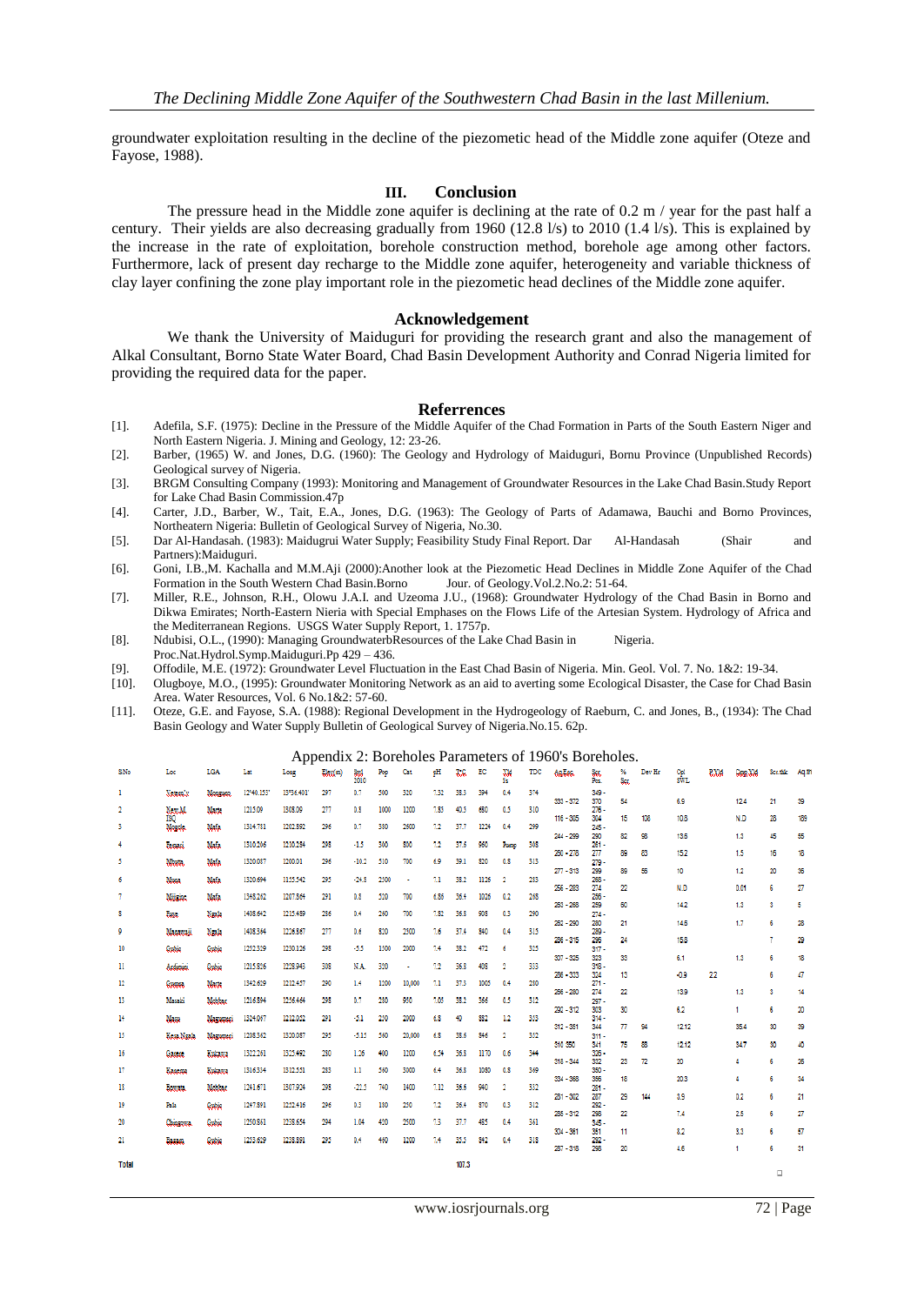|                  |                       | Appendix 3: 1970's Boreholes<br>Parameters. |                    |                      |            |                 |            |          |           |              |            |            |              |            |                             |                            |         |              |                   |              |            |                               |                         |
|------------------|-----------------------|---------------------------------------------|--------------------|----------------------|------------|-----------------|------------|----------|-----------|--------------|------------|------------|--------------|------------|-----------------------------|----------------------------|---------|--------------|-------------------|--------------|------------|-------------------------------|-------------------------|
| SNo              | Lœ                    | LGA                                         | Lat                | Long                 | Lkx(m)     | Sed<br>2010     | Rop        | Cat.     | рH        | T.C          | EC         | XW<br>15.  | Year         | TDC        | Aulto.                      | Seg Pos.                   | X<br>Šc | Dev Hr       | 엞                 | <b>P.XXI</b> | Coga<br>XM | Scr.fdr                       | Aq.tdr                  |
| 1                | <b>Eucram 1</b>       | Maganusi                                    | 1215.78            | 1247.946             | 311        | $-24.6$         | 380        | 800      | 7.6       | 32.5         | 894        | well       | 1976         | 340        | 283 -<br>323                | 283-331                    | 68      | 71           | $-9.05$           | 85           |            | 40                            | 48                      |
| 2<br>3           | Gulhau<br>Lacaba Kos. | Busari<br>Kukawa                            | 1238.25<br>1220.63 | 1141.667<br>1337.032 | 352<br>298 | $-47.6$<br>N.A. | 300<br>580 | 100<br>٠ | 7.6<br>65 | 33.8<br>34.3 | 395<br>825 | I.<br>well | 1976<br>1977 | 246<br>354 | $0 - 232$<br>$320 -$<br>346 | $127 - 230$<br>$321 - 343$ | 9<br>85 | 82           | $-26.85$<br>15.16 | 13.7         | 22.7       | 16<br>$\overline{\mathbf{2}}$ | 232<br>26               |
| 4                | Kwa                   | Gubie                                       | 1243.8             | 1230.862             | 293        | N.A.            | 220        | 400      | 72        | 39.2         | 892        | 5          | 1977         | 325        | $300 -$<br>325              | 306 - 315                  | 36      |              | 5,8               |              | 0.6        | 9                             | 25                      |
| 5                | Kikken                | Mobbar                                      | 1254.29            | 1215.694             | 300        | N.A.            | 340        | 800      | 732       | 37.6         | 362        | 2          | 1977         | 298        | $274 -$<br>298              | $289 - 295$                | 25      |              | 0.6               |              | 0.1        | 6                             | 24                      |
| 6                | <b>Bindundul</b>      | Cubic                                       | 1325.47            | 1246.291             | 298        | $-12.4$         | 420        | 800      | 72        | 28.6         | 960        | well       | 1977         | 319        | $292 -$<br>307              | 300 - 306                  | 40      |              | 3.6               |              | 0.9        | 6                             | 15                      |
| 7                | Zaimolo.              | Gubie                                       | 1325.63            | 1248.123             | 299        | $-12.8$         | 330        |          |           |              |            | well       | 1977         | 326        | $298 -$<br>326              | 318 - 324                  | -21     |              | 28                |              | 12         | 6                             | 28                      |
| 8                | Lai                   | Cubic                                       | 1325.93            | 1254.21              | 297        | $-21.6$         | 1200       | 3000     | 73        | 34,8         | 860        | 6          | 1977         | 321        | $300 -$<br>321              | 303 - 306                  | 15      |              | 3.9               |              | 0.1        | 3                             | 21                      |
| 9                | Zaci                  | Mobbar                                      | 1148.76            | 1312.257             | 319        | 13              | 420        | 1500     | 6.06      | 42.6         | 1382       |            | 1977         | 323        | $286 -$                     | $288 - 318$                | 81      | $\mathbf{m}$ | 8.39              |              | 36.8       | 30                            | 37                      |
| 10               | <b>Tacoosock</b>      | Mobbas                                      | 1312.16            | 1258.056             | 293        | 1.23            | 120        | 160      | 6.46      | 39.8         | 862        | 0.8        | 1977         | 318        | 323<br>$296 -$<br>318       | $297 - 316$                | 96      | 76           | 10.91             |              | 6.1        | 19                            | $\overline{\mathbf{2}}$ |
| п                | Shahn Bah             | Mobbar                                      | 1320.49            | 1256.068             | 295        | 0.6             | 100        | 150      | 63        | 38.7         | 977        | 0.6        | 1977         | 326        | $304 -$                     | $304 - 310$                | -27     |              | 11.8              |              | 15         | 6                             | $\overline{\mathbf{2}}$ |
| 12               | Gasbagac              | Mobbar                                      | 1322.17            | 1:247.806            | 300        |                 | 5200       | 6000     | 633       | 40           | 844        | 2          | 1977         | 381        | 326<br>$299 -$<br>318       | $298 - 316$                | 89      | 88           | 85                |              | 15         | 17                            | 19                      |
| 13               | Bol.Moin              | Monasche                                    | 1218.73            | 1324.467             | 298        | 3.6             | 450        | 800      | 7.4       | 33.4         | 462        | 1.4        | 1977         | 366        | $300 -$<br>351              | 327-345                    | 35      | 34           | 5                 |              | 4          | 18                            | 51                      |
| 14               | Mada.                 | Nassai                                      | 1220.25            | 1310.125             | 310        | 0.7             | 300        | 650      | 7.4       | 36.8         | 720        | 0.4        | 1977         | 383        | $315 -$<br>376              | 342 - 375                  | 46      | 26           | 7                 |              | 65         | 28                            | 61                      |
| 15               | <b>Departs</b> L      | Kulawa                                      | 1327.26            | 1256.354             | 296        | 05              | 450        | 1000     | 68        | 34.2         | 682        | 0.3        | 1977         | 386        | 338 -<br>370                | 339 - 369                  | 94      | 60           | 10.1              |              | 55         | 30                            | 32                      |
| 16               | مناشما                | Maxwaaci                                    | 1211.67            | 1219.512             | 342        | $-26.3$         | 600        | 1250     | 62        | 38.6         | 394        | well       | 1977         | 231        | $219 -$                     | $218 - 227$                | 75      | 72           | 36.4              |              | 7          | 9                             | 12                      |
| 17               | DA/6 DTR              | Damatum                                     | 1144.53            | 1157.767             | 362        | $-53.8$         | 1000       |          | 74        | 35.5         | 380        | 2          | 1977         | 280        | 231<br>$90 - 151$           | $$5 - 147$                 | 60      | 162          | $-46.7$           | 12.2         |            | 37                            | 67                      |
| 18               | DA9 DTR               | <b>Damaturu</b>                             | 1147.32            | 1158.211             | 363        | $-56.2$         | 700        | ٠        | 73        | 38.6         | 410        | 2          | 1977         | 303        | 139.<br>200                 | $156 - 202$                | η       | 89           | $-38.6$           | $\mathbf{r}$ |            | 22                            | 79                      |
| Average<br>Total |                       |                                             |                    |                      | $-2.6$     |                 |            |          |           |              | 125<br>125 |            |              |            |                             |                            |         | 10.1         |                   | 8.6          |            |                               |                         |

|                  |                   |                |         |           |        |              |      |      |      |      |      | Parameters. | Appendix 3: 1970's Boreholes |     |                  |                |          |        |                |                |      |          |        |
|------------------|-------------------|----------------|---------|-----------|--------|--------------|------|------|------|------|------|-------------|------------------------------|-----|------------------|----------------|----------|--------|----------------|----------------|------|----------|--------|
| S/No             | Loc               | LGA            | Lat     | Long      | Lkx(m) | Stol<br>2010 | Pop  | Cat  | pП   | T.C  | EC   | XM<br>1s    | Year                         | TDC | Aultac           | åк.<br>Ñх      | Ŋ,<br>s. | Dev Hr | Сpl<br>Sad     | <b>P.XM</b>    | W    | Sec.thle | Aqtile |
|                  | <b>Eucopa</b> 1   | Magazuni       | 1215.78 | 1247.946  | 311    |              | 380  | 800  | 7.6  | 32.5 | 894  | well        | 1976                         | 340 | $283 -$          | 283 -          | 68       | 71     | $-9.05$        | 85             |      | 40       | 48     |
| 2                | Gullucu.          | Bucsaci        | 1238.25 | 1141.667  | 352    | 24.6<br>×.   | 300  | 100  | 7.6  | 33.8 | 395  |             | 1976                         | 246 | 323<br>$0 - 232$ | 331<br>$127 -$ | 9        | 82     | ٠              | 13.7           |      | 16       | 232    |
| 3.               | Lacaba Kos.       | Kukawa         | 1220.63 | 1337.032  | 298    | 47.6<br>N.A. | 580  | ٠    | 65   | 34.3 | 825  | well        | 1977                         | 354 | $320 -$          | 230<br>$321 -$ | 85       |        | 26.85<br>15.16 |                | 22.7 | 22       | 26     |
| 4                | Kха               | Gubie          | 1243.8  | 1230.862  | 293    | N.A.         | 220  | 400  | 12   | 39.2 | 892  | 5           | 1977                         | 325 | 346<br>$300 -$   | 343<br>$306 -$ | 36       |        | 53             |                | 0.6  | 9        | 25     |
| 5                | Kilakum           | Mobbar         | 1254.29 | 1215.694  | 300    | N.A.         | 340  | 800  | 7.32 | 37.6 | 362  | 2           | 1977                         | 298 | 325<br>274.      | 315<br>$289 -$ | 25       |        | 0.6            |                | 0.1  | 6        | 24     |
| 6                | <b>Hinducatul</b> | Cubic          | 1325.47 | 1246.291  | 298    | ٠            | 420  | 800  | 72   | 28.6 | 960  | well        | 1977                         | 319 | 298<br>$292 -$   | 295<br>$300 -$ | 40       |        | 3.6            |                | 0.9  | 6        | 15     |
| 7                | Zaimalo           | Cubic          | 1325.63 | 1248.123  | 299    | 12.4<br>¥.   | 330  |      |      |      | ٠    | we‼         | 1977                         | 326 | 307<br>298 -     | 306<br>$318 -$ | 21       |        | 28             |                | 12   | 6        | 28     |
| 8                | Lai               | Gubio          | 1325.93 | 1254.21   | 297    | 12.8         | 1200 | 3000 | 7,8  | 34,8 | 860  | 6           | 1977                         | 321 | 326<br>$300 -$   | 324<br>$303 -$ | 15       |        | 3.9            |                | 0.1  | 3        | 21     |
| 9                | Zari              | Mobbar         | 1148.76 | 1312.257  | 319    | 21.6<br>13   | 420  | 1500 | 6,06 | 42.6 | 1382 |             | 1977                         | 323 | 321<br>286-      | 306<br>288 -   | 81       | ш      | 8.39           |                | 36.8 | 30       | 37     |
| 10               | Тарадарод         | Mobbar         | 1312.16 | 1258.056  | 293    | 1.23         | 120  | 160  | 6.46 | 39.8 | 862  | 0.8         | 1977                         | 318 | 323<br>296-      | 318<br>$297 -$ | 96       | 76     | 10.91          |                | 6.1  | 19       | 22     |
| п                | Shehn Balt        | Mobbar         | 1320.49 | 1256.068  | 295    | 0.6          | 100  | 150  | 63   | 38.7 | 977  | 0.6         | 1977                         | 326 | 318<br>304-      | 316<br>$304 -$ | η        |        | 11.8           |                | 15   | 6        | 22     |
| 12               | Gasbagag          | Mobbar         | 1322.17 | 1:247.806 | 300    | 1            | 5200 | 6000 | 633  | 40   | 844  | 2           | 1977                         | 381 | 326<br>299 -     | 310<br>298 -   | 89       | 88     | 85             |                | 15   | 17       | 19     |
| 13               | <b>Bal</b> Maki   | <b>Monacon</b> | 1218.73 | 1324.467  | 298    | 3.6          | 450  | 800  | 7.4  | 33.4 | 462  | 14          | 1977                         | 366 | 318<br>300-      | 316<br>$327 -$ | 35       | 34     | 5              |                | 4    | 18       | 51     |
| 14               | Mada              | Naanai         | 1220.25 | 1310.125  | 310    | 0.7          | 300  | 650  | 7.4  | 36.8 | 720  | 0.4         | 1977                         | 383 | 351<br>$315 -$   | 345<br>$342 -$ | 46       | 26     | 7              |                | 65   | 28       | 61     |
| 15               | <b>Januara L</b>  | Kukawa         | 1327.26 | 1256.354  | 296    | 0.5          | 450  | 1000 | 68   | 34.2 | 682  | 0.3         | 1977                         | 386 | 376<br>338 -     | 375<br>339 -   | 94       | 60     | 10.1           |                | 55   | 30       | 32     |
| 16               | Ladi Isa          | Magazuni       | 1211.67 | 1219.512  | 342    | ٠            | 600  | 1250 | 62   | 38.6 | 394  | well        | 1977                         | 231 | 370<br>$219 -$   | 369<br>$218 -$ | 75       | 72     | 36.4           |                | 1    | 9        | 12     |
| 17               | DA/6 DTR          | Damaturu.      | 1144.53 | 1157.767  | 362    | 26.3<br>¥.   | 1000 |      | 7.4  | 35.5 | 380  | 2           | 1977                         | 280 | 231<br>90 -      | 227<br>85.     | 60       | 162    | $-46.7$        | 12.2           |      | 37       | 67     |
| 18               | DA9 DTR           | Damatum        | 1147.32 | 1158.211  | 363    | 53.8<br>¥.   | 700  |      | 73   | 38.6 | 410  | 2           | 1977                         | 303 | 151<br>$139 -$   | 147<br>$156 -$ | η        | 89     | $-38.6$        | $\overline{2}$ |      | 22       | 79     |
|                  |                   |                |         |           | $-2.6$ | 562          |      |      |      |      | 1.25 |             |                              |     | 200              | 202            |          | 10.1   |                | 8.6            |      |          |        |
| Average<br>Total |                   |                |         |           |        |              |      |      |      |      | 125  |             |                              |     |                  |                |          |        |                |                |      |          |        |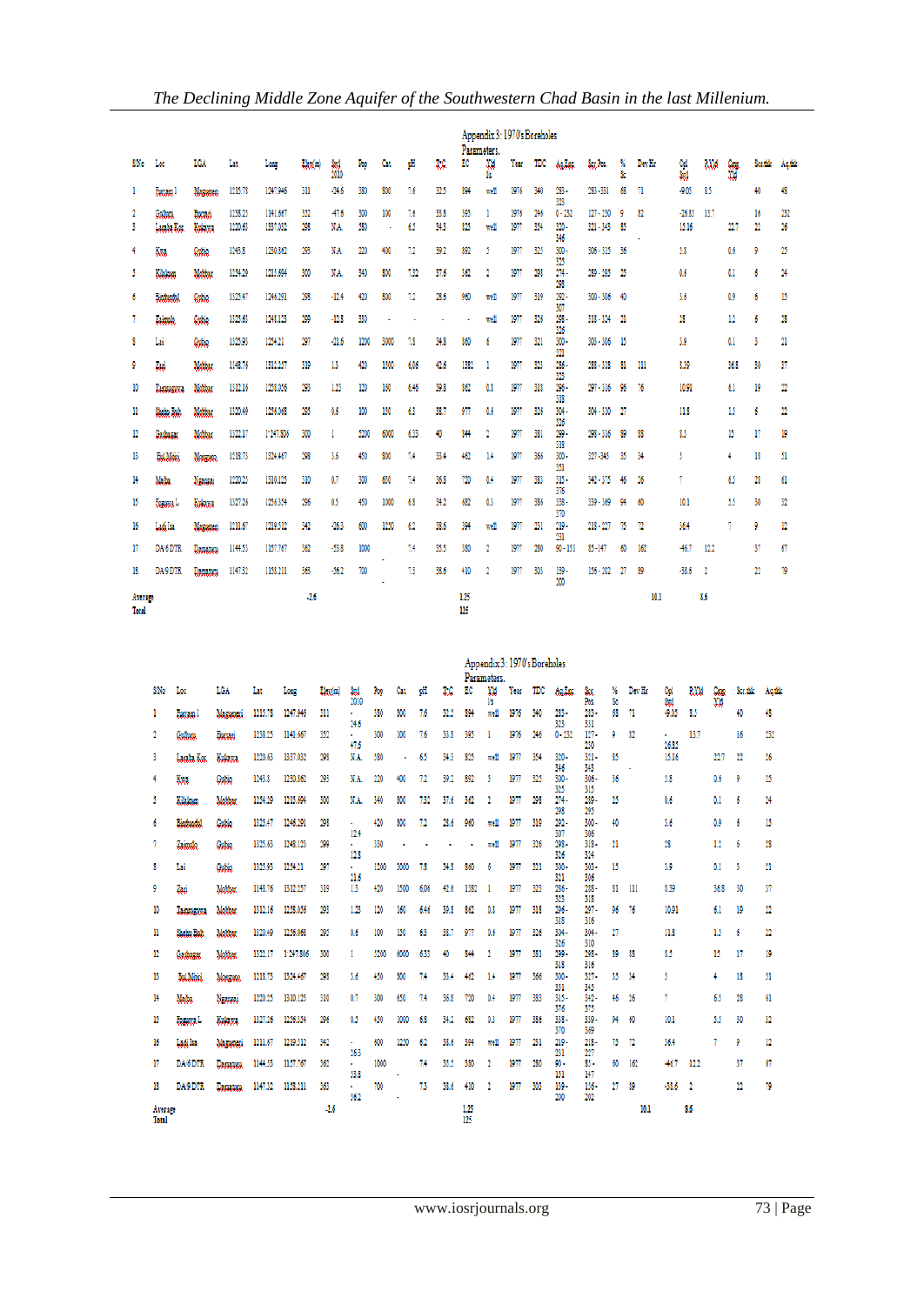| SNo          | Loc                | LCA       | Lat      | Long           | Lkx(m)   | SWL.<br>2010                                | Rи    | Cat. | pЩ              | IJ.            | EC           | XM<br>l's                         | TDC | Autos          | Sa<br>Pos             | X<br>Screen | Dev Hrs    | Cool<br>SWL   | Pran<br>XM. | W      | Section.      | Auditor |
|--------------|--------------------|-----------|----------|----------------|----------|---------------------------------------------|-------|------|-----------------|----------------|--------------|-----------------------------------|-----|----------------|-----------------------|-------------|------------|---------------|-------------|--------|---------------|---------|
|              | Maissa Mai         | Mafa      | 1152°.93 | 13-27.11       | 299      | -13                                         | 230   | 1000 | 65              | 33.6           | 970          |                                   | 258 | 226-<br>256    | 228-<br>249           | 70          | 54         | 12.5          |             | 2      | 21            | 30      |
| 2            | Ngagamam           | Mafa      | 1152.95  | 1334.55        | 292      | 4                                           | 150   | 780  | 68              | 32.4           | 964          | Pomp                              | 362 | $312 -$        | $314 -$               |             |            |               |             |        |               |         |
| 3            | Mafa West          | Mafa      | 1152.95  | 1335.75        | 298      | $-0.4$                                      | 2500  |      | 64              | 30.6           | 961          | Poazo                             | m   | 358<br>$260 -$ | 335<br>$261 -$        | 46          | 46         | 10.3          |             | 87     | 21            | 46      |
| 4            | Aiki               | Mafa      | 1152.93  | 1342.5         | 300      | $-0.5$                                      | 780   | 500  | 65              | 35.7           | 950          | Pong                              | 312 | 277<br>$287 -$ | 276<br>$288 -$        | 88          | 78         | 85            |             | 10.6   | 15            | 17      |
| 5            | Vodici<br>Unislati | Mafa      | 1158.82  | 1359.11        | $\eta_2$ | 0.2                                         | 160   | 300  | 68              | 32             | 970          | Pozno                             | 361 | 310<br>320-    | 309<br>$325 -$        | 91          | 43         | 4,8           |             | 72     | 21            | 23      |
|              |                    |           | 1148.35  | 1304.91        | 334      | 26.7                                        | 3600  | ×,   | 65              |                | 390          | Puano                             | 362 | 358<br>226-    | 350<br>$321 -$        | 66          | 16         | 9.4           |             | 9.7    | 25            | 38      |
| 6            | <b>Summer</b>      | Maiduguri |          |                |          |                                             |       |      |                 |                |              | Puan                              |     | 351            | 342                   | 17          | 12         | $-26.1$       |             |        | 21            | 125     |
| 7            | Navanci<br>ĎК      | Maiduguci | 1149.87  | 1304.82        | 336      | 22.4                                        | 4000  | ٠    | 7.2             |                | 388          | Pone                              | 342 | $304 -$<br>334 | $310 -$<br>334        | 80          | 24         | $-21.6$       | 3           |        | 24            | 30      |
| 8            | Nammi<br>BS        | km.       | 1149.5   | 1308.87        | 338      | 20.6                                        | 3900  |      | 74              |                | 394          | Poug                              | 368 | $312 -$<br>364 | $326 -$<br>350        | 46          | 48         | $-19.6$       | $^{15}$     |        | 24            | 52      |
| 9            | Bolabolio,         | Maiduguri | 1153.52  | 1308.92        | 328      | 21.5                                        | 6000  | ٠    | 73              |                | 391          | Puan                              | 308 | $268 -$<br>302 | $282 -$<br>300        | 53          | 12         | $-20.6$       | 3           |        | 18            | 34      |
| 10           | Morenor E          | Monguag   | 1241.03  | 1336.5         | 305      | 0.5                                         | 1200  |      | 73              |                | 430          | 0.3                               | 381 | $342 -$<br>378 | $333 -$<br>348        | 42          | ٠          | 4             |             | n      | 15            | 36      |
| п            | Gubie              | Cubic     | 1229.89  | 1249.99        | 294      | $-14$                                       | 2500  | 4000 | 72              |                | 458          | Puno                              | 377 | 336-<br>375    | $351 -$<br>372        | 54          |            | $-1.2$        | 1.6         |        | 21            | 39      |
| 12           | Cant<br>Quin       | Gubie     | 1229.58  | 1247.17        | 299      | -5                                          | 1200  | 1300 | 7.1             |                | 4870         | Puan                              | 384 | 346-           | $357 -$               |             |            |               |             |        |               |         |
| 13           | Cross<br>Yak       | Londona   | 1145.314 | 1343.712       | 316      | $-33.2$                                     | 1200  |      | 68              | 32             | 845          | Puan                              | 374 | 383<br>223 -   | 381<br>$360 -$        | 65          | 12         | 1             |             | 13     | 24            | 37      |
|              |                    |           |          |                |          |                                             |       |      |                 |                |              |                                   |     | 381            | 372                   | 9           |            | $-31.8$       | 1.6         |        | 12            | 153     |
| Average      |                    |           |          |                |          | $-0.5$                                      |       |      |                 |                |              |                                   |     |                |                       |             |            | 4.7           |             | 48     |               |         |
| Total        |                    |           |          |                |          |                                             |       |      |                 |                |              | 70.8                              |     |                |                       |             |            |               |             |        |               |         |
|              |                    |           |          |                |          |                                             |       |      |                 |                |              |                                   |     |                |                       |             |            |               |             |        |               |         |
|              |                    |           |          |                |          |                                             |       |      |                 |                |              | Appendix 6 : 2000's Borehole Data |     |                |                       |             |            |               |             |        |               |         |
| <b>CIATA</b> | <b>Tax</b>         | TOA       | <b>T</b> | <b>Taxable</b> |          | <b>The Country Country</b><br><b>County</b> | Base. |      | <b>Chairman</b> | <b>Section</b> | <b>STATE</b> | 高彦<br><b>AND</b>                  |     | <b>TITLE</b>   | $A = 27$ and $A = 27$ | 0.000000    | <b>O</b> Z | <b>Davids</b> | <b>COM</b>  | $\sim$ | <b>County</b> |         |

# Appendix 5: 1990's Boreholes Data.

| S/No           | Loc                | LGA             | Lat       | Long      | Elex(m) | Sed.        | Pop  | Cat | pН             | T.C            | EC                    | <b>XM</b>             | TDC | Au Enc.               | Screen          | %        | Dev Hr         |                       | P              | 웗                     | Sec.fa       | Au.Th |
|----------------|--------------------|-----------------|-----------|-----------|---------|-------------|------|-----|----------------|----------------|-----------------------|-----------------------|-----|-----------------------|-----------------|----------|----------------|-----------------------|----------------|-----------------------|--------------|-------|
| -1             | Garadai            | Maste.          | 12:14.127 | 13:52.134 | 260     | 2010<br>0.5 | 500  |     | 6.9            | 34             | 877                   | 15<br>well            | 296 | $273 -$               | Pos.<br>275-287 | Sc<br>63 | 36             | Col<br>Section<br>0.6 | XM             |                       | 12           | 19    |
| $\overline{2}$ | Balak.             | Mafa            | 1148.46   | 1328.53   | 242     | 0.9         | 500  | 850 | 6.9            | 37             | 920                   | $\overline{2}$        | 309 | 292<br>$280 -$        | $278 - 290$     | 81       | 12             | 0.6                   |                | 0.5                   | 9            | п     |
| 3              | Mai Maia.          | <b>Dilutta</b>  | 1210.55   | 1352.23   | 281     | 0.6         | 1100 | 540 | 6.6            | 36             | 800                   | 0.4                   | 275 | 291<br>$229 -$        | $230 - 242$     | 44       | 12             | 0.8                   |                | 0.6                   | 12           | 27    |
| $\overline{4}$ | <b>Subscribers</b> | Kala Balge      | 1226.66   | 1348.23   | 322     | $-1.3$      | 425  | 460 | 6.9            | 36             | 900                   | $\mathbf{r}$          | 322 | 256<br>$246 -$<br>322 | $308 - 320$     | 16       | 36             | $-1.3$                | $\overline{2}$ |                       | $12^{\circ}$ | 76    |
| 5              | Gawa               | Mafa            | 1136.79   | 1334.54   | 294     | 0.8         | 1220 | 900 | 6.9            | 33             | 920                   | 0.6                   | 240 | $215 -$<br>238        | $220 - 235$     | 65       | 6              | $-1.2$                | з              |                       | 15           | 23    |
| 6              | Zoota              | Gubie           | 1256.94   | 1215.86   | 375     | 1.9         | 950  | ₩   | 7.3            | 40             | 850                   | 13                    | 375 | $330 -$               | $362 - 374$     | 27       | $\overline{2}$ | 1.9                   |                | 0.3                   | 12           | 45    |
| 7              | Walazi 3           | Maiduguri       | 1147.11   | 1313.21   | 326     | $-24.5$     | ₩    |     | 7.4            | 39             | 392                   |                       | 274 | 375<br>$235 -$<br>274 | $236 - 260$     | 62       | 36             | $-21.6$               | N.A            |                       | 24           | 39    |
| s              | CBN Onts           | Maidumei        | 1132.69   | 1307.44   | 338     | N.A.        | ٠    |     | $\blacksquare$ | $\blacksquare$ | $\tilde{\phantom{a}}$ | Dead                  | 248 | $216 -$<br>248        | $220 - 238$     | 56       |                | $-22.8$               | 6.2            |                       | 18           | 32    |
| 9              | Unimaid S.1        | Maiduguri       | 1144.34   | 1311.35   | 333     | $-25$       | 1000 |     | 6.8            | 33             | 386                   | Pomp                  | 282 | $255 -$<br>282        | $261 - 282$     | 78       | 48             | $-24.3$               | 5.6            |                       | 21           | 27    |
| 10             | Mrt Kleg           | Maiduguci       | 12:55.431 | 13-33.604 | 267     | 12          | 200  | 100 | 83             | 39             | 468                   | 0.2                   | 489 | $413 -$<br>483        | $454 - 483$     | 43       | 10             | 1.1                   |                | 9.4                   | 29           | 67    |
| 11             | <b>SALECTER</b>    | Guzamala        | 1248.18   | 1321.15   | 312     | 0.6         | 580  | 250 | 7.1            | 39             | 755                   | 0.6                   | 375 | $319 -$               | $346 - 360$     | 33       | 6              | 1.3                   |                | 5.                    | 14           | 42    |
| 12             | Kasato.            | Mobbar          | 1307.41   | 1313.32   | 352     | $-1.2$      | 1160 |     | 7.2            | 40             | 410                   | $\sim$                | 301 | 361<br>$284 -$<br>301 | 284 - 298       | 82       | 12             | $-1.5$                |                | $\tilde{\phantom{a}}$ | 14           | 17    |
| 13             | Gamboru.           | Naala           | 1221.27   | 1408.81   | 248     | $-2.8$      | ₩    |     | 6.8            | 37             | 850                   | ٠                     | 354 | $282 -$               | $309 - 333$     | 44       | 16             | $-1.2$                | 2.5            |                       | 24           | 54    |
| 14             | Аb<br>Naomari LC   | lege            | 1159.45   | 1308.62   | 344     | N.A.        | ₩    |     | 72             | 37             | 380                   | Puap                  | 324 | 336<br>$252 -$<br>306 | $275 - 305$     | 97       | 48             | $-25.6$               | 4.8            |                       | 30           | 31    |
| 15             | Modu Aini          | <b>lage</b>     | 1354.36   | 1305.66   | 321     | $-22.2$     | 1000 | 500 | 7.1            | 40             | 540                   | Puerto                | 268 | $231 -$               | $247 - 268$     | 57       | 36             | $-20.6$               | 2.4            |                       | 21           | 37    |
| 16             | <b>Jiddaci</b>     | <b>legg</b>     | 1157.46   | 1307.72   | 333     | $-26.5$     | ₩    |     | 7.2            | 37             | 390                   | Pomp                  | 258 | 268<br>$224 -$<br>258 | $244 - 258$     | 41       | 120            | $-25.2$               | 8.4            |                       | 14           | 34    |
| 17             | Magazucci          | Magawaci        | 1208.67   | 1243.37   | 345     | $-28.2$     | 1000 | 500 | 65             | 40             | 906                   | Puero                 | 333 | $279 -$<br>316        | $285 - 309$     | 65       | 32             | $-26.4$               | 5.7            |                       | 24           | 37    |
| 18             | S.D.Wa             | <b>Dilution</b> | 12:02.650 | 13-55.267 | 287     | 0.8         | 980  | ×   | 7              | 36             | 810                   | 0.5                   | 270 | $240 -$<br>270        | $256 - 268$     | 40       | s              | 0.4                   |                | 0.3                   | 24           | 30    |
| 19             | Ali Tanaumi        | lege            | 1202.49   | 1303.36   | 292     | $-1.2$      | 280  | ٠   | 6.9            | 31             | 668                   | $\tilde{\phantom{a}}$ | 299 | $258 -$               | 280 - 292       | 34       | 4              | $-4.2$                | $\mathbf{2}$   |                       | 12           | 35    |
| 20             | Tooguk.            | Naala           | 1400.58   | 1216.04   | 312     | 0.8         | 620  | 140 | 38             | 38             | 900                   | 0.7                   | 312 | 293<br>$246 -$<br>306 | $283 - 298$     | 25       |                | 0.8                   |                | 0.4                   | 15           | 60    |
|                | Average<br>Total   |                 |           |           | $-0.2$  |             |      |     |                |                | 114.4                 |                       |     |                       |                 |          | 1.8            |                       | 2.8            |                       |              |       |